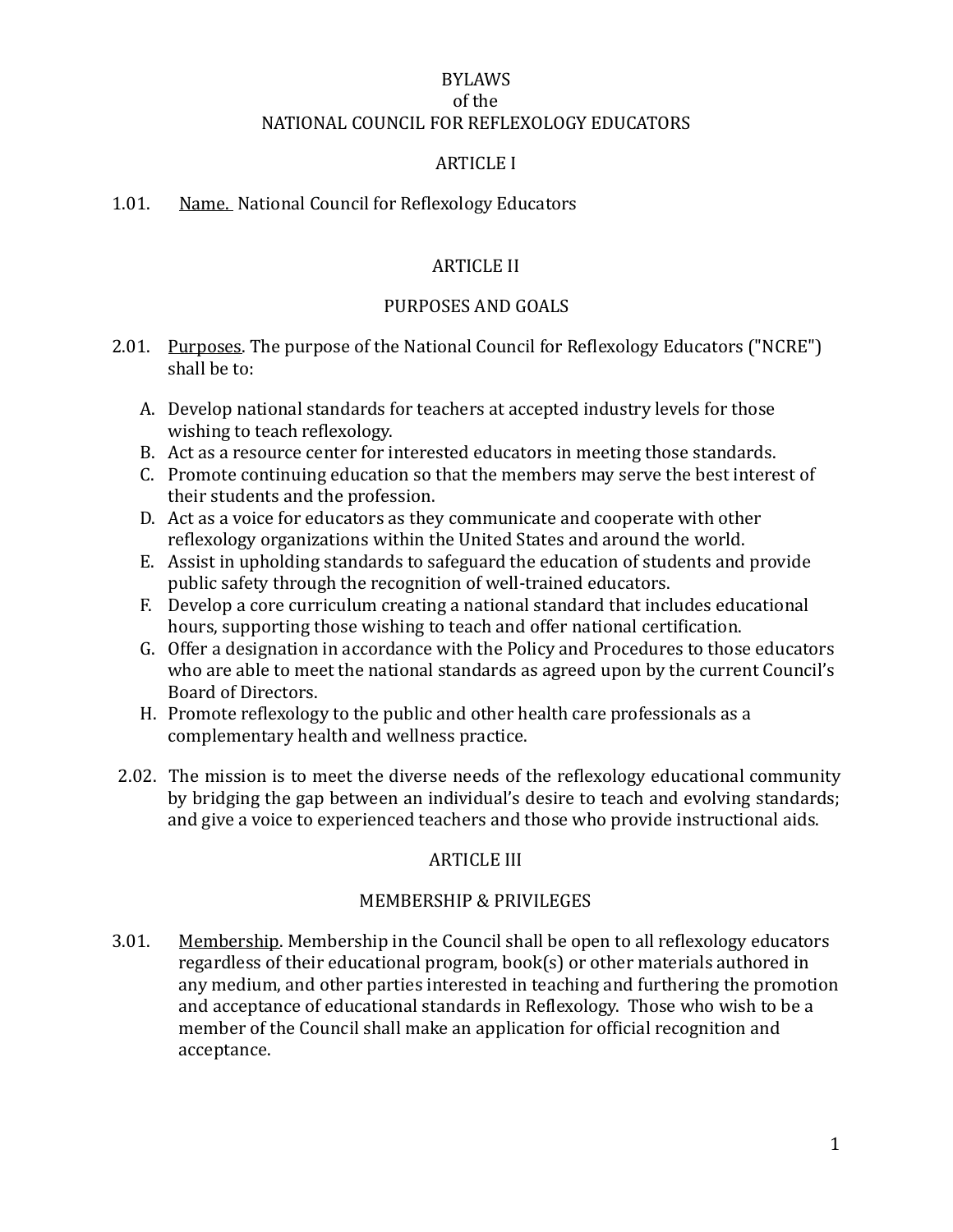- 3.02. Classes of Membership. There shall be two (2) classifications of membership: Educator and Advocate.
- 3.03. Educator. This membership level shall be defined as an individual who is NCRE certified. This member presents reflexology lessons or imparts knowledge or a skill to a student. Qualifications for this level must meet the criteria defined by the current Board of Directors as described in the Policy and Procedures.
- 3.04. Advocate. An Advocate shall be defined as anyone with an interest in reflexology education, has a product (book, DVD, video, on reflexology or other suitable product for sale to teachers and or students), is a school or program owner, business owner, one considering teaching, and an anyone who desires supporting educational standards but is not yet Certified by the Council.
- 3.05. Privileges. Both classes of membership may take full part in the business of the Council such as, but not limited to: setting policy, voting, holding office, receiving a certificate of membership and the newsletter, receiving a discount on Council sponsored events and any products carried by the Council, and may use the logo of the Council in their business.
- 3.06. Membership Year. Membership shall be from January 1<sup>st</sup> to December  $31<sup>st</sup>$  of each year.
- 3.07. Membership Renewal. December  $1^{st}$ -31<sup>th</sup> is renewal for dues. Renewal notices will be sent to each member by November15<sup>th</sup>. If the Council has not received a member's dues by January  $1<sup>st</sup>$ , a final reminder notice shall be sent and a 30-day grace period will be granted during which time the member may reclaim his or her status. After February  $1<sup>st</sup>$  the member will no longer be in good standing with the Council and all benefits and privileges shall cease.

### **ARTICLE IV**

### **DUES**

4.01. Dues. The Board of Directors shall set and review the membership dues annually. Notification to members of any change shall be made at least six  $(6)$  weeks prior to renewal. 

### **ARTICLE V**

### BOARD OF DIRECTORS & OFFICERS.

5.01. Board of Directors. The Council shall have five (5) Directors and collectively they shall be known as the Board of Directors. A minimum of three Directors (3) must be NCRE Certified. The number of Directors or Certified members may change by amendment of these Bylaws, or by repeal of these Bylaws and adoption of new Bylaws, as provided in these Bylaws. Three (3) directors shall serve as Officers and the remaining two  $(2)$  shall hold the title of Director of the Council. The initial members of the Board of Directors shall be designated by a consensus of those establishing this Council.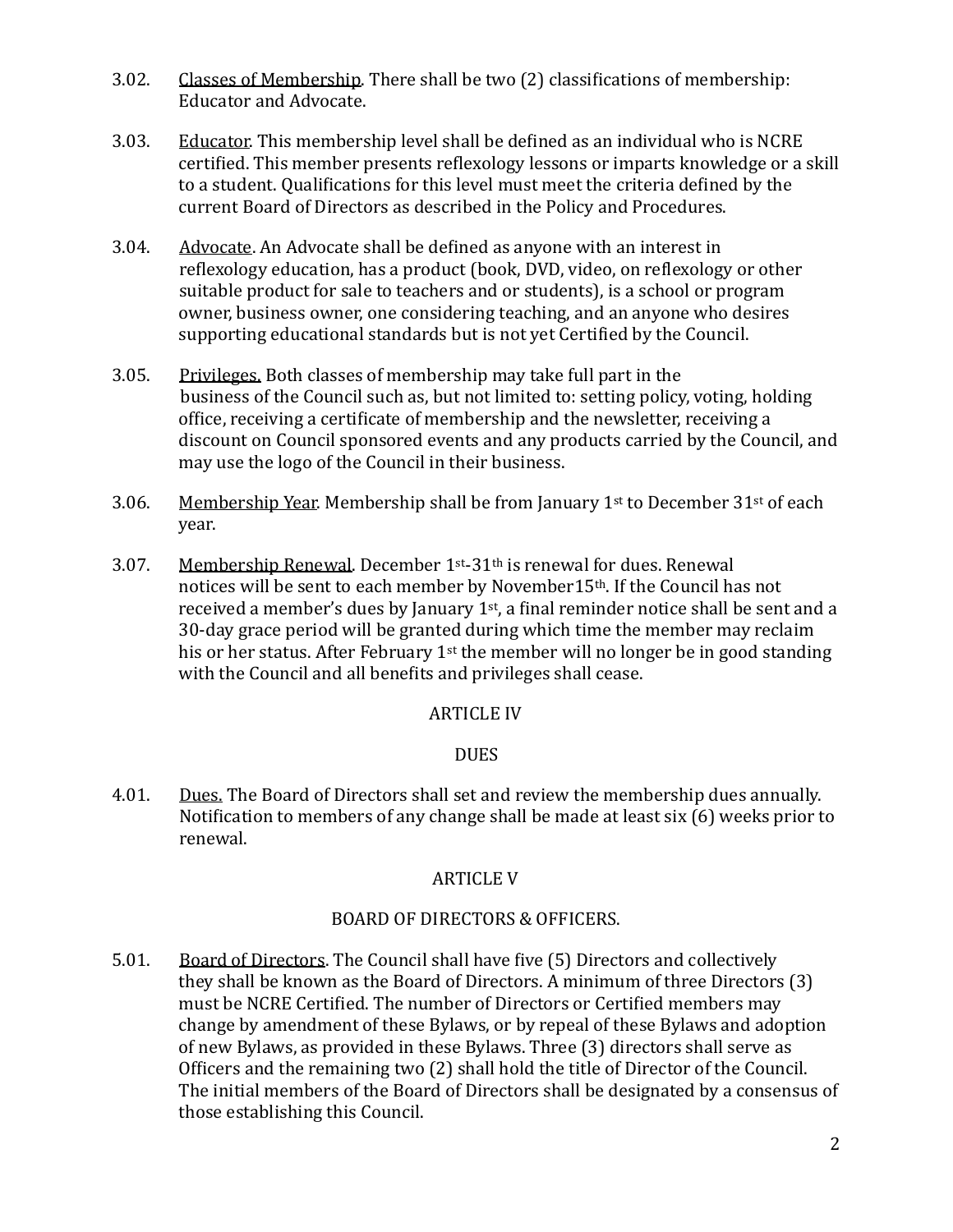- 5.02. Duration of Terms. Each member of the Board of Directors shall serve a three (3) year term. A Director shall be limited to serving three (3) consecutive terms or longer at the discretion of the Board. A Director is free to resign at any time.
- 5.03. Officers. The Officers of the Council shall be a President, Secretary and Treasurer and be selected from within the Board of Directors. The Officers of the Council shall be chosen by consensus from the Directors of the Board.

No Officer is required or bound to hold a particular office for a full term and may, with consent of the Board, run for another available office. It is the duty and responsibility of the Board of Directors to facilitate, through a majority vote, a change of position when requested for the good of the Council and the Board.

No Officer shall hold more than one office at a time,

5.04. Duties. All Officers and Directors shall assist in setting vision and performing any and all business of the Council. The duties of the Officers shall be:

President. Subject to the consent of the Board of Directors, the President shall be the chief administrative officer of the Council supervising the activities and operation of the Council. The President shall preside at meetings, appoint committees, and fill vacancies subject to Board approval, keep the Board of Directors fully informed and shall see that all orders and resolutions of the Board are carried in effect. The President shall have voting privileges on all motions before the Board.

Secretary. The Secretary shall record the proceedings of the meetings, receive all correspondence sent to the Council and respond when appropriate, or forward the correspondence to the appropriate party for reply, coordinate and send out notices of the meetings, process membership applications, issue membership certificates, keep the membership data base and mailing lists up-to-date and send out the newsletter or oversees that theses duties are conducted in a timely and efficient manner.

Treasurer. The Treasurer shall be the chief financial officer of the Council, shall keep or cause to be kept and maintain, adequate and correct financial records of the Council. The Treasurer is authorized to collect and deposit dues, disperse funds, write receipts, make a full financial report annually and interim reports as requested. The Treasurer shall be bonded and the bonding fee shall be paid by the Council. 

- 5.05. Compensation. All Officers and members of the Board of Directors shall serve without financial compensation. Reasonable expenses shall be reimbursed upon submission of written receipts.
- 5.06. Appointment to the Board. Board members are appointed by unanimous vote of current Board members.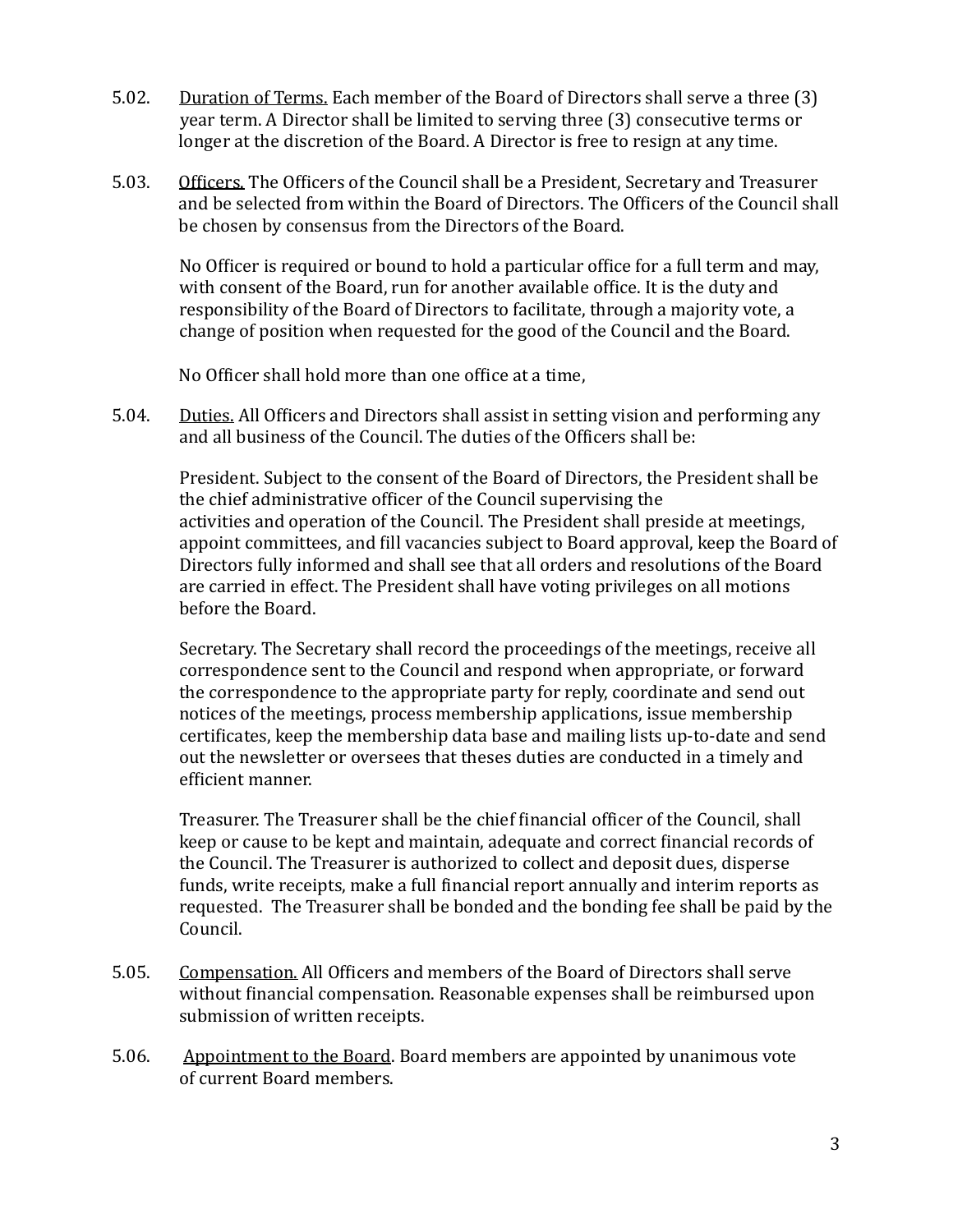- 5.07. Removal, Resignation and Vacancy. Any Officer or Director may be removed for missing three  $(3)$  consecutive meetings, or with or without cause by the other Board members. Any Officer or Director may resign by giving thirty (30) days written notice to the Board of Directors. In the case of resignation, the resigning Officer or Director shall be responsible for fulfilling any commitments to the Board, completing any projects, and training his or her successor.
- 5.08. Restriction Regarding Interested Directors. Notwithstanding any other provision of these Bylaws, not more than forty-nine percent  $(49%)$  of the persons serving on the Board may be interested persons. For purposes of this Section "interested persons" means either:

a. any person currently being compensated by the corporation for services rendered within the previous twelve (12) months, whether as a full or part-time officer or other employee, independent contractor, or otherwise, excluding any reasonable compensation paid to a Director as Director; or

b. any brother, sister, ancestor, descendant, spouse, brother-in-law, sister-in-law, daughter-in-law, mother-in-law, or father-in-law, partner, or significant other of any such person.

- 5.09. Meetings. The Board shall meet as often as deemed necessary to carry out the business of the Council but no less than once in each calendar quarter. Special meetings may be called by any Board member. Any meeting may be held either in person or by electronic means so long as all directors participating in the meeting can hear one another. Physical meetings may be held any time and any place in the United States at the discretion of the Board of Directors.
- 5.10. Manner of Acting. Three (3) Directors shall constitute a quorum of the Board. A simple majority vote of the Directors present at a meeting where there is a quorum shall constitute action of the Board.
- 5.11. Action without Meeting. Any action required to be taken by the Directors may be taken without a meeting if all members of the Board are polled by telephone or consent in writing to the action through e-mail. Such action shall be entered into the minutes of the Council.
- 5.12. Conduct of Meetings. Meetings of the Board shall be conducted in an informal manner by consensus or in any other manner as agreed upon by a majority of the Directors.

# **ARTICLE VI**

# MEMBER MEETINGS

6.01. Biennial Meeting. Finances permitting, a biennial meeting to which all members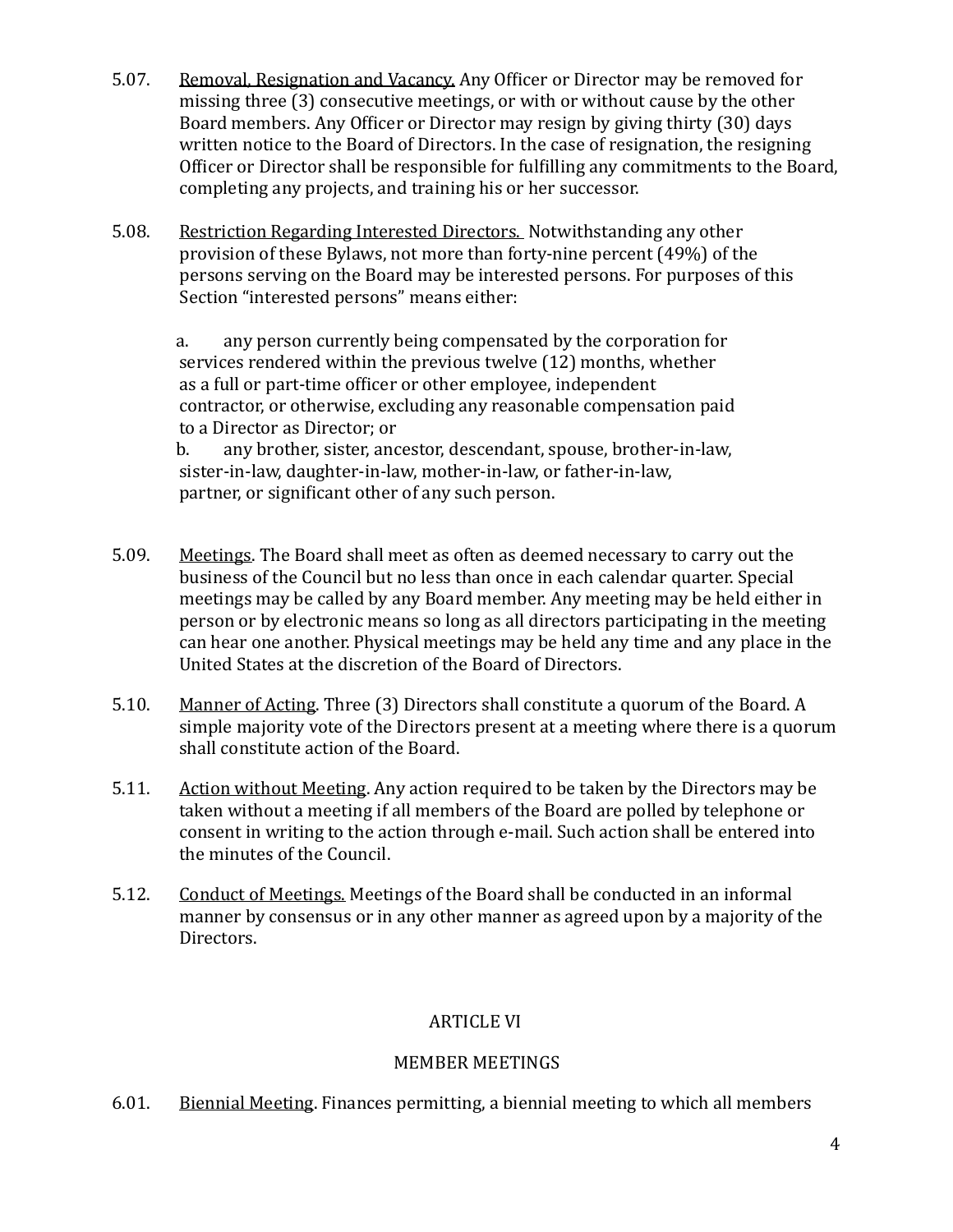are invited shall be held, to discuss issues and business, conduct a conference or hold training.

- 6.02. Conduct of Meetings. Meetings of the membership shall be conducted in an informal manner by consensus or in any other manner as agreed upon by a majority of the membership present.
- 6.03. Special Meetings. Special meetings of the members may be called at any time by the Board of Directors. Announcement will be an e-mail notice at least ten  $(10)$ business days in advance. The notice will specify the general nature of business proposed. At this meeting only the business that is called for in the notice will be considered.
- 6.04. Voting. All voting shall be conducted through e-mail so that all members have the opportunity to participate. A simple majority of the votes received through e-mail shall constitute action of the Council.

## **ARTICLE VII**

## **COMMITTEES**

- 7.01. Purpose, Committees shall be appointed by the President from time to time as necessary. The purpose of a committee is to carry out specific duties that have been assigned to it by the Board. When any committee is found unnecessary, the Board has the power to disband it.
- 7.02. Conduct of Meetings. The Committees shall conduct meetings and business in an informal manner by consensus and report to the Board as directed. Decisions, through a simple majority vote present at a meeting, shall be forwarded as recommendations to the Board of Directors for consideration. In order to fulfill its task, no committee shall bind the Council in a contract or agreement or expend Council funds, unless authorized to do so by the Board of Directors.

# **ARTICLE VIII**

# RECORDS AND REPORTS

- 8.01. Maintenance and Inspection of the Articles of Incorporation and Bylaws. The Secretary of the Council shall keep the original or a copy of the Articles of Incorporation and Bylaws as amended to date, which shall be open to inspection by the members by appointment.
- 8.02. Review of Proceedings. Upon written request to the Secretary, any member may review the proceedings of the Council at such reasonable time as determined by the Secretary. A reasonable charge may be assessed for the costs associated with complying with such a request.
- 8.03. Reports. The Board shall cause an annual report to be sent to all Directors and members of the Council within 120 days after the end of the Council's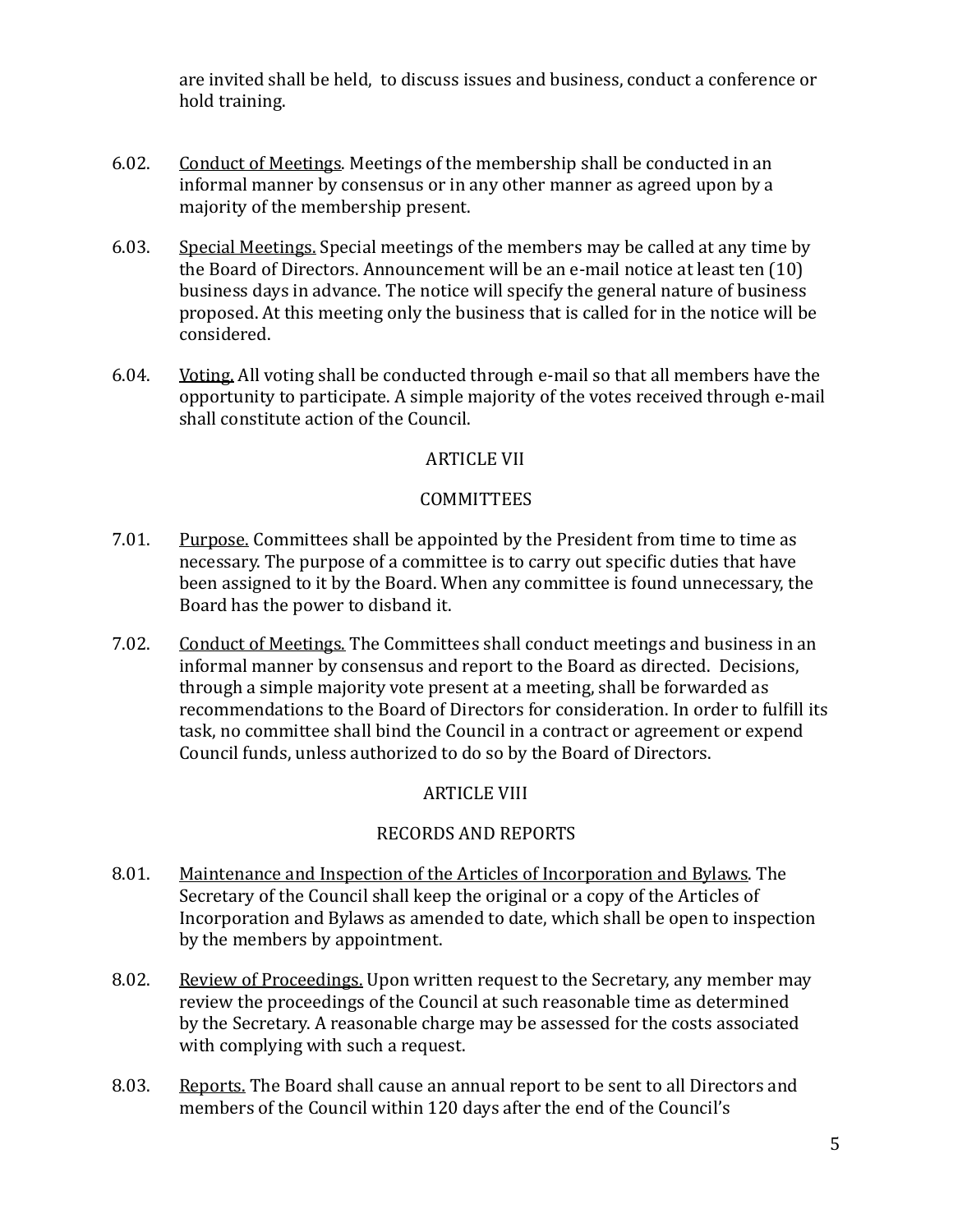fiscal year containing the following information:

- A. The assets and liabilities at the end of the year;
- B. The principal changes in assets and liabilities during the fiscal year;
- C. The revenues or receipts of the Council during the fiscal year;
- D. The expenses or disbursements of the Council during the fiscal year; and
- E. Reports from Committees and a synopsis of Board actions.

The report shall be accompanied by a statement by the Treasurer that the report was prepared without audit from the books and records of the Council.

## **ARTICLE IX**

## GENERAL MATTERS

- 9.01. Checks, Drafts and Indebtedness. All checks, drafts or other orders for payment of money, notes or other evidences of indebtedness issued in the name of or payable to the Council shall be signed or endorsed by the Treasurer. The Council shall maintain such bank accounts, debit and credit cards as are necessary,—For sums over \$500.00, two directors must approve via written or electronic communication prior to the purchase.
- 9.02. Contracts and Instruments. The Board of Directors, except as otherwise provided in these Bylaws, may authorize in writing the President and or Treasurer to enter into any contract or execute any agreement instrument in the name of and on behalf of the Council, and this authority may be general or confined to specific instances.

Unless so authorized or ratified by the Board of Directors or within the agency power of any officer, no officers, agent or employee shall have any power or authority to bind the Council by any contract or engagement or to pledge its credit or to tender it liable for any purpose or for any amount.

- 9.03. Indemnification of Officers, Directors and Agents. No reflexology organization or association or other organization shall have any power or right to enter into any contract or take any action purporting to impose any obligation, contractual or otherwise, upon the Council, or its Officers or Directors, nor to take any action contrary to law or lawful regulation. The Council will maintain the appropriate insurance type to build and maintain the Purposes of the Council.
- 9.04. Fiscal Year. The fiscal year of the Council shall be from January  $1<sup>st</sup>$  through December 31th